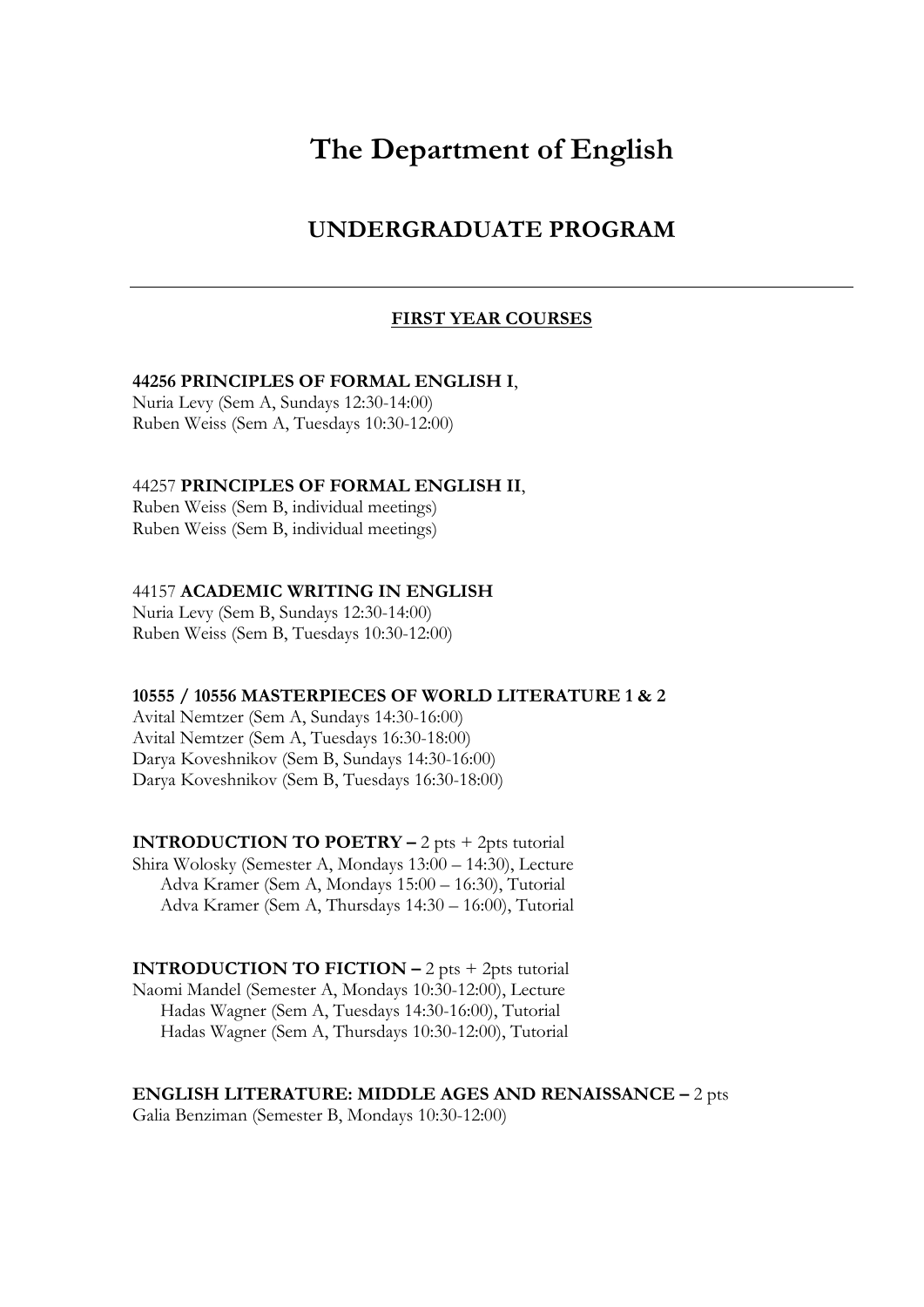#### **SELECTED SHAKESPEARE PLAYS –** 4 pts

Tzachi Zamir (Semester B; Mondays 13:00-14:30 and Wednesdays 12:30-14:00) Galia Benziman (Semester B; Mondays 17:00-18:30 and Wednesdays, 16:30-18:00)

## **SECOND YEAR COURSES**

## 44309 **ADVANCED PRINCIPLES OF FORMAL ENGLISH**

Ruben Weiss (1 group; individual meetings) (Sem A)

## **LANDMARKS OF CRITICISM: FROM PLATO TO NIETZSCHE –** 2 pts

Darya Koveshnikov (Semester A, Thursdays 10:30-12:00). Tutorial

## **INTRODUCTION TO CRITICISM AND THEORY –** 2 pts

Talia Abu (Semester B, Thursdays 10:30-12:00). Tutorial

## **THE 19th CENTURY ENGLISH AND AMERICAN NOVEL –** 4 pts

Ruben Borg (year-long, Thursdays 12:30-14:00). Tutorial

## **THE 20th CENTURY NOVEL –** 4 pts

Yael Levin (year-long, Mondays 15:00-16:30)

## **ENGLISH LIT.: ENGLIGHTENMENT, ROMANTIC, VICTORIAN –** 4 pts

Eynel Wardi (Semester A, Sundays and Tuesdays 14:30-16:00)

## **AMERICAN LITERATURE AND CULTURE –** 4 pts

Naomi Mandel (year-long, Wednesdays 16:30-18:00)

## **THIRD-YEAR COURSES**

**MODERNISM AND BEYOND** (MANDATORY) – 2 pts Ruben Borg (Semester B, Wednesdays 16:30-18:00)

#### **HARRY POTTER AND INTERPRETIVE THEORY** – 2 pts Shira Wolosky (Semester B, Mondays 13:00-14:30)

#### **AMERICAN POETRY AND POLITICAL EXTREMITY: FROM THE HARLEM RENAISSANCE TO 9/11** – 2 pts

Karin Berkman (Semester B, Mondays 15:00-16:30)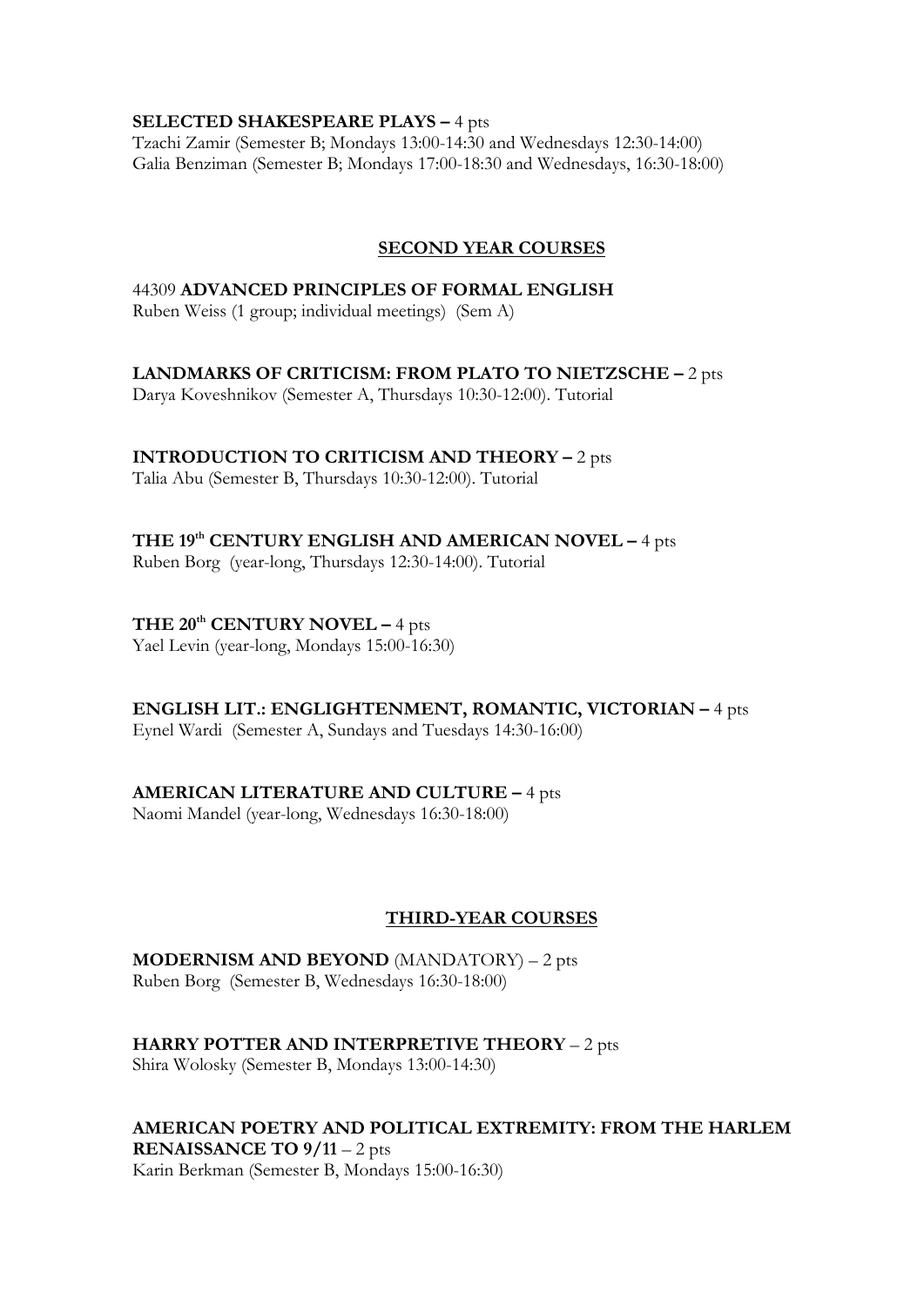## **READINGS IN TWENTIETH CENTURY LITERATURE: GENDER,**

**POSTCOLONIALISM AND POSTMODERNISM** – 2 pts Louise Bethlehem (Semester A, Tuesdays 10:30-12:00)

#### **HACKER CULTURE** – 2 pts

Naomi Mandel (Semester B, Tuesdays 12:30-14:00)

## **VILLAINS IN ENGLISH LITERATURE** – 2 pts

Yael Levin (Semester A, Tuesdays 14:30-16:00)

**HORROR** – 2 pts Yael Levin (Semester B, Tuesdays 14:30-16:00)

#### **RENAISSANCE LOVE LYRIC** – 2 pts

Carla Baricz (Semester A, Wednesdays 10:30-12:00)

#### **ROMANCING SHAKESPEARE/ROMANCE IN SHAKESPEARE** – 2 pts

Carla Baricz (Semester B, Wednesdays 10:30-12:00)

## **BECOMING WOMEN: THE FEMALE BILDUNGSROMAN** – 2 pts

Galia Benziman (Semester A, Wednesdays 16:30-18:00)

**\*\*\***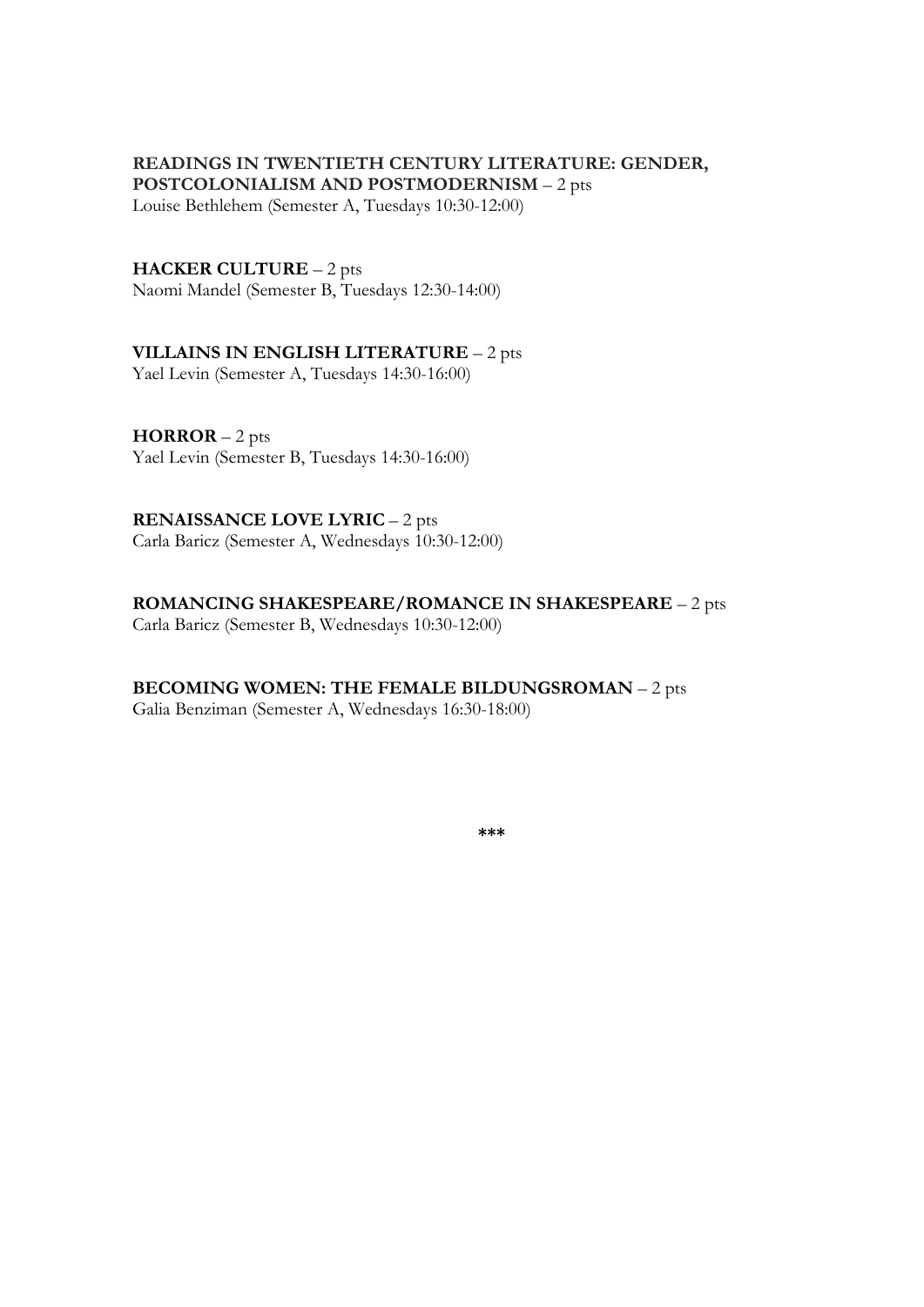## **GRADUATE PROGRAM**

## **WRITING: CRITICAL/CREATIVE** (MANDATORY) – 2 pts

Ruben Borg (Semester A, Wednesdays 16:30-18:00)

## **SPOTLIGHT THEORY: ECOCRITICISM** (MANDATORY) – 2 pts

Tzachi Zamir (Semester B, Wednesdays 16:30-18:00)

## **J. M COETZEE: POSTCOLONIAL METAFICTION** – 2 pts

Louise Bethlehem (Semester A, Mondays 10:30 – 12:00)

#### **VICTORIAN FAIRY TALES: BEYOND MAGIC** – 2 pts

Shuli Barzilai (Semester B, Mondays 10:30 – 12:00)\* -- Open to BA students with a grade point average above 90

## **THE 9/11 NOVEL –** 4 pts

Naomi Mandel (year-long, Mondays 13:00 – 14:30)

#### **LISTENING TO THE PLAYWRIGHT'S VOICE: READING SHAKESPEARE IN THE ACADEMY**– 2 pts

Isaac Benabu (Semester A Mondays 15:00 – 16:30)\* -- Open to BA students with a grade point average above 90

#### **WRITER'S BLOCK: FROM THE ROMANTICS TO THE DIGITAL AGE –** 4 pts

Yael Levin (year-long, Mondays 17:00-18:30)

## **VERSIONS OF PASTORAL –** 4 pts

Galia Benziman (year-long, Wednesdays 10:30 – 12:00)

#### **NARCISSUS ON THE LIFFEY** – 4 pts

Ruben Borg (year-long, Wednesdays 12:30-14:00)

## **WORDSWORTH AND COLERIDGE, AFTER MILTON** – 4 pts

Sandy Budick (year-long, Wednesdays 14:30 – 16:00)\* -- Open to BA students with a grade point average above 90

## **METAPHYSICAL POETRY: DONNE, MARVELL, HERBERT** – 2 pts

Eynel Wardi (Semester A, Wednesdays 18:30-20:00)